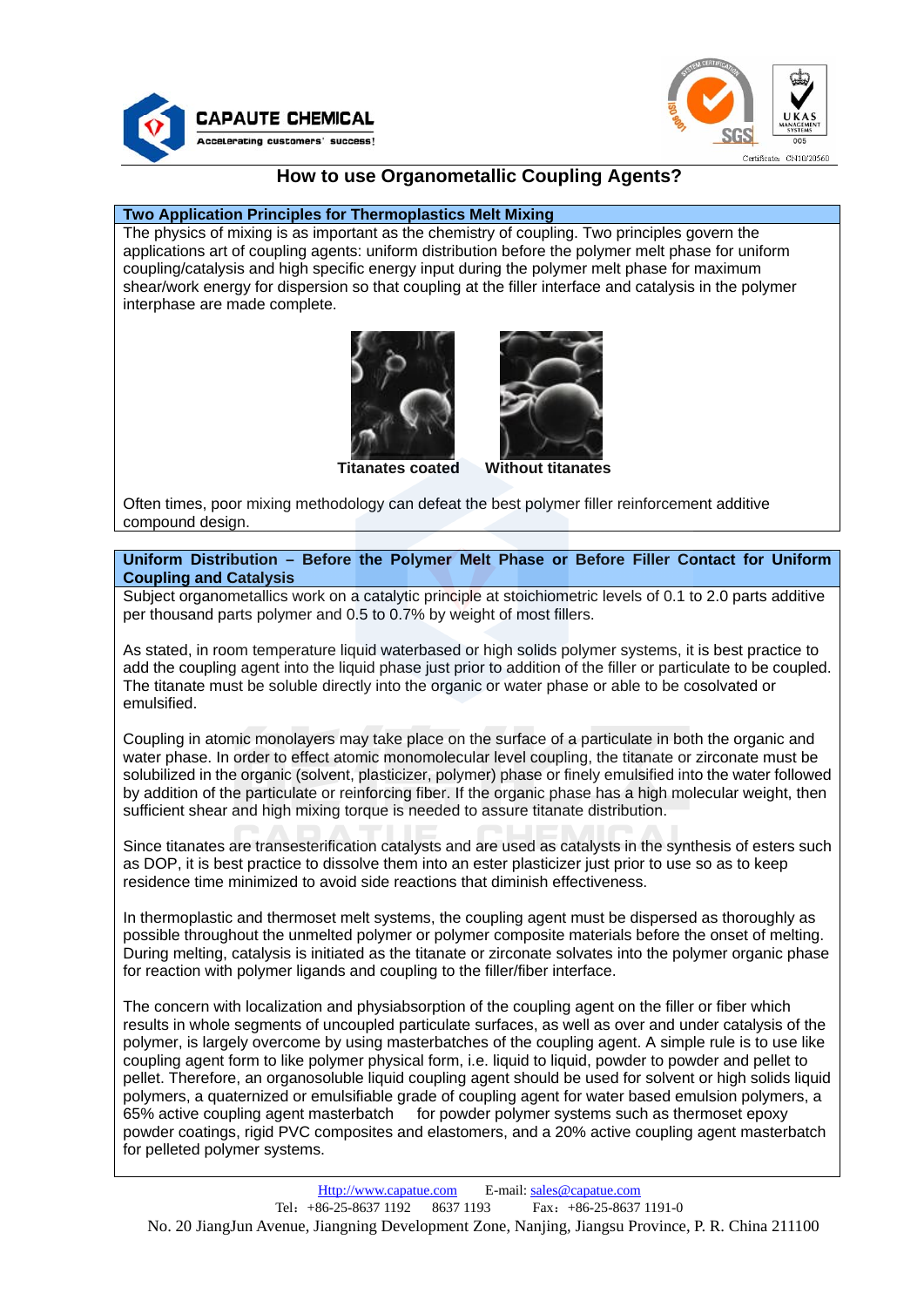





Titanate TCA-L12 with its powder masterbatch DLC-L12 and its pellet masterbatch MB-L12.

The pellet form is the simplest and best for the typical thermoplastic injection, blow molding or extrusion-processing set-up. Powder forms of the coupling agent work best in high shear dry blend mixers such as a Henschel and batch mixers such as double sigma blade or internal mixers or 2-roll mills because they are easier to weigh out and avoid localization caused by poor mixing techniques, sticking to the ram or mixer walls. The powder form can also be fed gravimetrically to the throat of an extruder.

## **Specific Energy Input During the Polymer Melt Phase**

Once the polymer begins to melt, work energy through mechanical shear creates the required intimate polymer/catalyst (coupling agent) mixing. The area under the power curve formed by a plot of torque vs. time is a measurement of the work energy or shear on the polymer/catalyst matrix. The most efficient polymer mix cycles generate peak torque (AMPS) in a short time. Torque is controlled by temperature, rpm's and backpressure or plasticizer/solvent/water letdown. High torque creates high polymer shear rates. Polymers are non-Newtonian in flow and their melt viscosity decreases asymptotically with increasing shear. Under high shear rates, polymers exhibit the lowest viscosity with the least amount of rheological variation as compared to greater polymer viscosity variation at lower shear rates - i.e. high shear rates give reproducible results. Most polymers (except for heat sensitive PVC) are not damaged by higher shear. Low shear rate melt indexers are not the way to measure the effect of subject additives. Use torque readout instrumentation that plots rheological effects over a wide shear rate range.

Successful use of titanates and zirconates, or any very active additive used at low levels, therefore requires the optimum specific energy input. Lower temperatures, increased back pressure, higher rpm's and other changes in the compounding conditions are necessary to compensate for the rheological changes the coupling agent induces into the compound. Remember, the compounding device – whether it's a single or twin screw, intensive or continuous mixer, a two-roll mill, a Cowles dissolver or high shear mixer – becomes in effect a Reactor for coupling and catalysis mechanisms. It's the interfacial shear that is controlled by the system's viscosity that does the work -- and the geometry of the compounding machine just facilitates achieving the necessary work energy. You can't just let the Banbury or twin screw compound without monitoring torque or amps. If you are run control compounds and titanate containing compounds at the same conditions – you are not practicing good science, but simply comparing "apples to oranges" as it relates to specific energy input. Mixing the control and titanate containing compounds to equivalent work energy is good science.

Http://www.capatue.com E-mail: sales@capatue.com Tel:+86-25-8637 1192 8637 1193 Fax:+86-25-8637 1191-0 No. 20 JiangJun Avenue, Jiangning Development Zone, Nanjing, Jiangsu Province, P. R. China 211100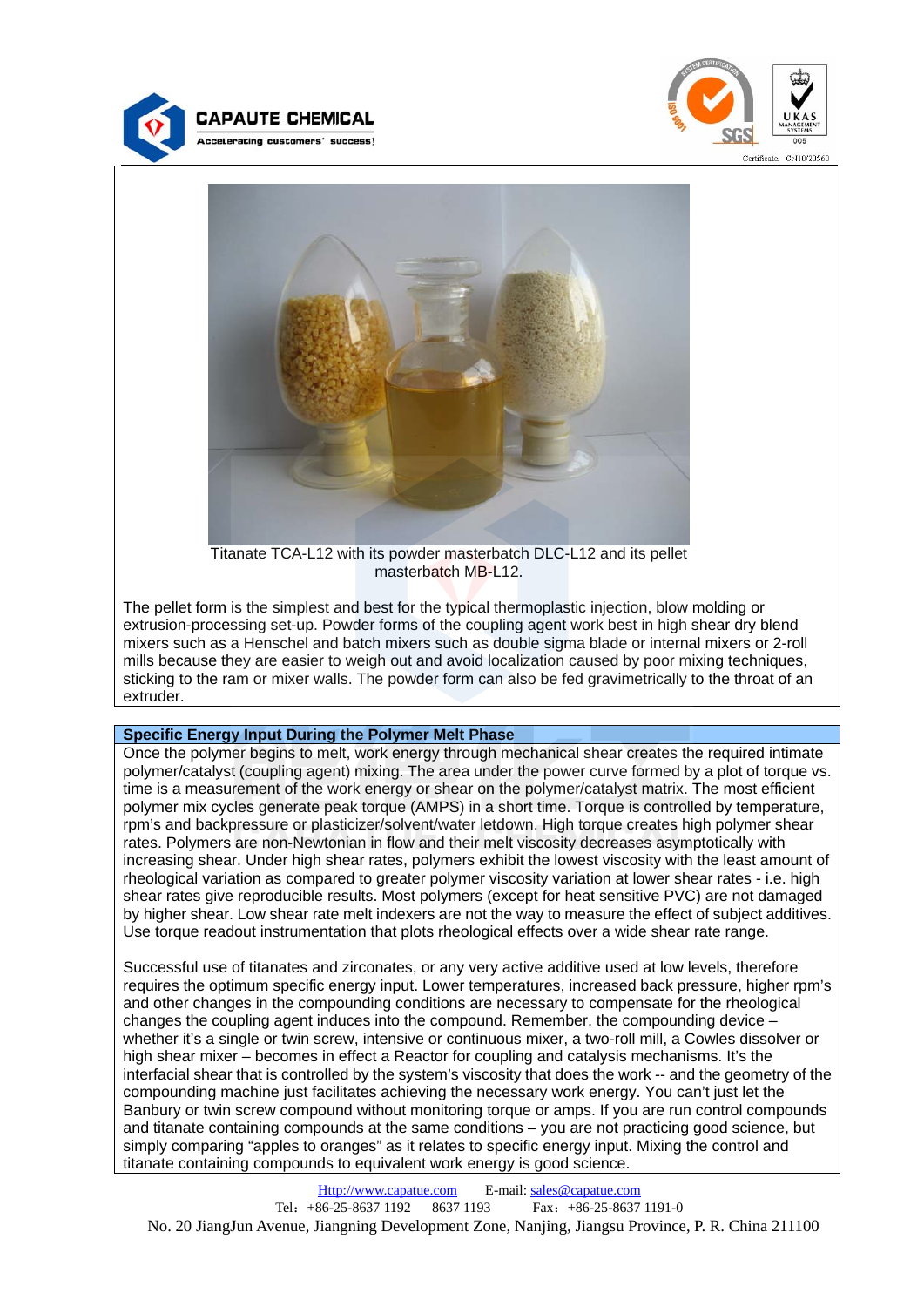



Most qualified polymer compounders know that the best formulation can produce poor results because of poor mixing. PVC, thermoplastic and rubber custom compounders – and also coatings, inks adhesives and sealants chemists – are alert to mixing art techniques such as two passes, solvent let downs, solubility parameters, upside down mixing, predispersion of critical ingredients, ram pressures, back pressures, increased rpms, blade and screw designs, mixing element inserts and all other manner of approaches that seek to impart the optimum amount of mechanical shear work energy to the interface of all the ingredients in the matrix.



Some common compounding mistakes are: add the liquid titanate with other compound ingredients in a plastic bag; dump the liquid coupling agent on top of the other ingredients in a static bowl; add the liquid coupling agent in a ribbon blender or a Banbury. Good practice is to: before the melt phase –spray apply the liquid titanate (diluted) or dropwise add the liquid titanate to a fluidized bed of the powder ingredients in a high shear mixer such as a Henschel, Papenmeier, Littleford Lodige, Patterson Kelley V Blender with intensifier bar and other such blenders typically used by PVC compounders, to practice the first principle of uniform distribution. It is good practice to add the coupling agent into the other ingredients in a plastic bag and shake vigorously if the coupling agent is in a masterbatch DLC powder form or MB pellet form. Again, a simple rule of thumb is: "liquid additives into liquid polymer systems, powdered additives into powdered systems and pelleted additives into pellet systems."

# **Dosage Determination Principles**

Optimum dosage is determined by the materials used in the compound. An obvious statement, but, then why do so many investigators choose 1.0% or 1 phr coupling agent dosage as a single data point to determine efficacy? In addition, unlike silanes, titanate or zirconate dosage is often determined by the Function 2 catalysis effect rather than the Function 1 coupling effect. Most of the titanate literature points to 0.2 to 0.6% as an optimum dosage for most unfilled formulations? A 3-data point ladder study is much more useful for all unfilled and filled polymer formulations.

For example, one test shows how a high pigment to binder ratio of 80% Ferrite in Mineral Oil shows 0.5% by weight of Ferrite to be the optimal loading.

## **Amount Based on Organic Polymer**

A simple test devised to demonstrate the repolymerization effect on low molecular polyethylene wax (AC 617A – Allied Signal) was to dilute one part of the PE wax with three parts of mineral oil. Mineral oil is a convenient C20 aliphatic low molecular weight room temperature model for polyethylene. The resultant 1:3 blend had a viscosity of 22,400 cps. The addition of 0.1 wt. % to the blend of zirconate ZCA-12 increased the viscosity to 5,000,000 cps, 0.2 wt. % to 7,000,000 cps, and 0.4 wt. % to 1,800,000 cps thereby indicating 0.2 wt. % was optimum for this system. Most polymers give balanced property effects at 0.2 to 0.6% titanate dosages.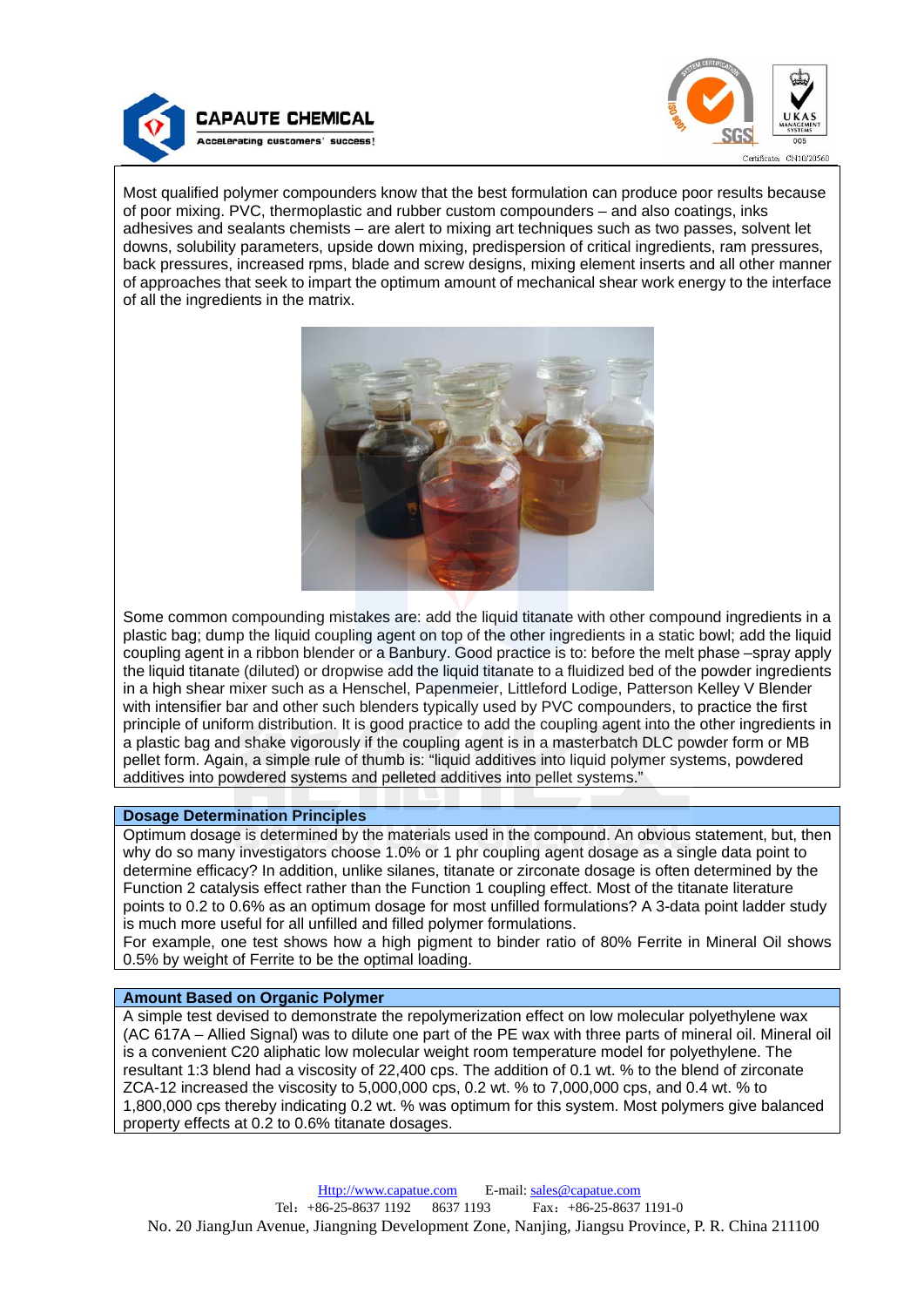



#### Amount Based on Inorganic Pigment

The amount needed to form an atomic monolayer of coupling agent is pigment surface area dependent and generally lies between 0.2 to 0.5 to 0.7% by weight of pigment. Even nanoclays and fine surface area silicas and blacks show some significant dispersion improvement at 0.5% dosage.

Consistent with the concept of coupling and catalysis, although 6% titanate may appear to be a large dosage from a coupling viewpoint, the low levels of nanoparticulate used result in often ideal catalytic levels of titanate dosage in the 0.1 to 0.4% by weight of polymer range.

Although surface area is an obvious dosage determinant, the way a pigment or filler is produced can also determine dosage. For example, an ultramarine blue pigment with a surface area of 3m2/g required 0.35% titanate, while the same pigment having a surface area of 1m2/g required 3.2% titanate. The different dosage requirement was not all surface area dependent, but mostly caused by the different surfactant chemistries used in the water slurries of the pigment before drying.

The amount of coupling agent will even vary with time with vast differences in viscosities depending on whether the viscosity was measured at room temperature immediately after mixing, or 1-hour, or 1-day or 28-days later. This variability is due to the pore velocity (the speed or time it takes for a fluid to penetrate and wet the additional internal inorganic surface area created by its capillary pores as determined by the geometric three-dimensional nature of the pigment) and other long-term interactions with the polymer interphase.

Generally, 1 to 5 micron mineral fillers require 0.35% to 0.70% titanate by weight of the filler.

#### **Amount Based on Combined Inorganic and Organic**

A good dosage/data evaluation point would be that which is obtained by the calculation of the combined amount of coupling agent needed to form an atomic monolayer on the filler/reinforcement surface and the amount needed for optimum repolymerization effects on the polymer interphase. For example, the optimum dosage for a CaCO3 filled PVC may well be that obtained by the combined weight of 0.5 wt% of the filler portion and 0.2 wt% of the PVC portion. If Henschel pretreatment is employed, dilution of 1 part coupling agent in three parts plasticizer will enhance significantly the uniformity of coupling agent distribution. Since titanates are transesterification catalysts, they should not be added to the ester until just before mixing is started. Airless spray gun application to a dry fluidized bed of compound ingredients will minimize diluent requirements. A discussion follows on the necessity to dilute titanate when pretreating Mg(OH)2. Similar tests with ATH, CaCO3 and other fillers showed that dilution with plasticizer or mineral oil was not necessary.

#### **Mixers for pretreatment**



Http://www.capatue.com E-mail: sales@capatue.com Tel:+86-25-8637 1192 8637 1193 Fax:+86-25-8637 1191-0 No. 20 JiangJun Avenue, Jiangning Development Zone, Nanjing, Jiangsu Province, P. R. China 211100